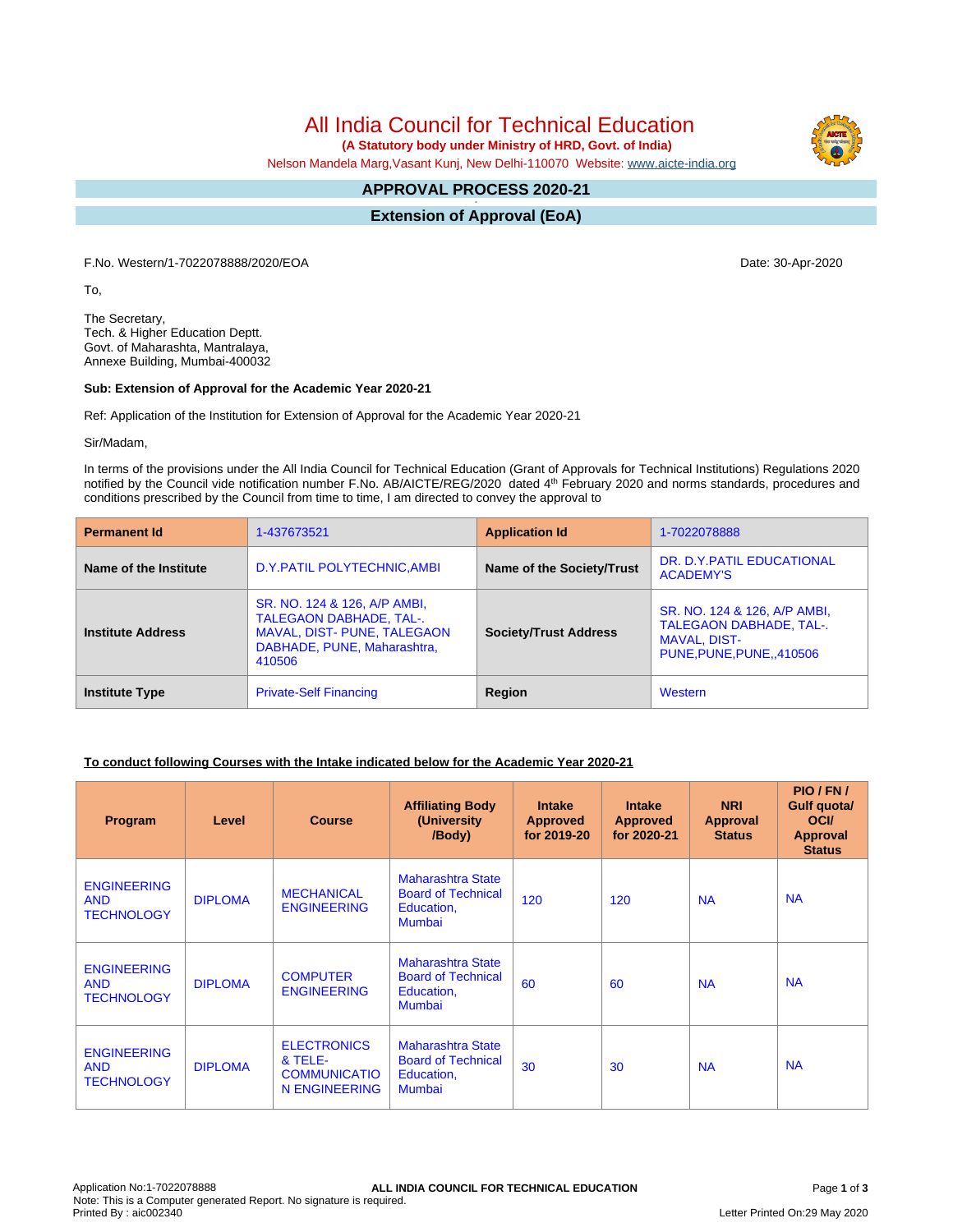| <b>ENGINEERING</b><br><b>AND</b><br><b>TECHNOLOGY</b> | <b>DIPLOMA</b> | <b>CIVIL</b><br><b>ENGINEERING</b>      | <b>Maharashtra State</b><br><b>Board of Technical</b><br>Education,<br><b>Mumbai</b> | 120 | 60 | <b>NA</b> | <b>NA</b> |
|-------------------------------------------------------|----------------|-----------------------------------------|--------------------------------------------------------------------------------------|-----|----|-----------|-----------|
| <b>ENGINEERING</b><br><b>AND</b><br><b>TECHNOLOGY</b> | <b>DIPLOMA</b> | <b>AUTOMOBILE</b><br><b>ENGINEERING</b> | <b>Maharashtra State</b><br><b>Board of Technical</b><br>Education,<br><b>Mumbai</b> | 60  | 60 | <b>NA</b> | <b>NA</b> |

#### **It is mandatory to comply with all the essential requirements as given in APH 2020-21 (Appendix 6)**

## **Important Instructions**

- 1. The State Government/ UT/ Directorate of Technical Education/ Directorate of Medical Education shall ensure that 10% of reservation for Economically Weaker Section (EWS) as per the reservation policy for admission, operational from the Academic year 2020-21 is implemented without affecting the reservation percentages of SC/ ST/ OBC/ General. However, this would not be applicable in the case of Minority Institutions referred to the Clause (1) of Article 30 of Constitution of India. Such Institution shall be permitted to increase in annual permitted strength over a maximum period of two years beginning with the Academic Year 2020-21
- 2. The Institution offering courses earlier in the Regular Shift, First Shift, Second Shift/Part Time now amalgamated as total intake shall have to fulfil all facilities such as Infrastructure, Faculty and other requirements as per the norms specified in the Approval Process Handbook 2020-21 for the Total Approved Intake. Further, the Institutions Deemed to be Universities/ Institutions having Accreditation/ Autonomy status shall have to maintain the Faculty: Student ratio as specified in the Approval Process Handbook. All such Institutions/ Universities shall have to create the necessary Faculty, Infrastructure and other facilities WITHIN 2 YEARS to fulfil the norms based on the Affidavit submitted to AICTE.
- 3. In case of any differences in content in this Computer generated Extension of Approval Letter, the content/information as approved by the Executive Council / General Council as available on the record of AICTE shall be final and binding.
- 4. Strict compliance of Anti-Ragging Regulation: Approval is subject to strict compliance of provisions made in AICTE Regulation notified vide F. No. 373/Legal/AICTE/2009 dated July 1, 2009 for Prevention and Prohibition of Ragging in Technical Institutions. In case Institution fails to take adequate steps to Prevent Ragging or fails to act in accordance with AICTE Regulation or fails to punish perpetrators or incidents of Ragging, it will be liable to take any action as defined under clause 9(4) of the said Regulation.

**Prof.Rajive Kumar Member Secretary, AICTE**

Copy to:

- **1. The Director Of Technical Education\*\*, Maharashtra**
- **2. The Principal / Director,** D.Y.PATIL POLYTECHNIC,AMBI Sr. No. 124 & 126, A/P Ambi, Talegaon Dabhade, Tal-. Maval, Dist- Pune, Talegaon Dabhade,Pune, Maharashtra,410506
- **3. The Secretary / Chairman,** SR. NO. 124 & 126, A/P AMBI, TALEGAON DABHADE, TAL-. MAVAL, DIST- PUNE PUNE,PUNE ,410506